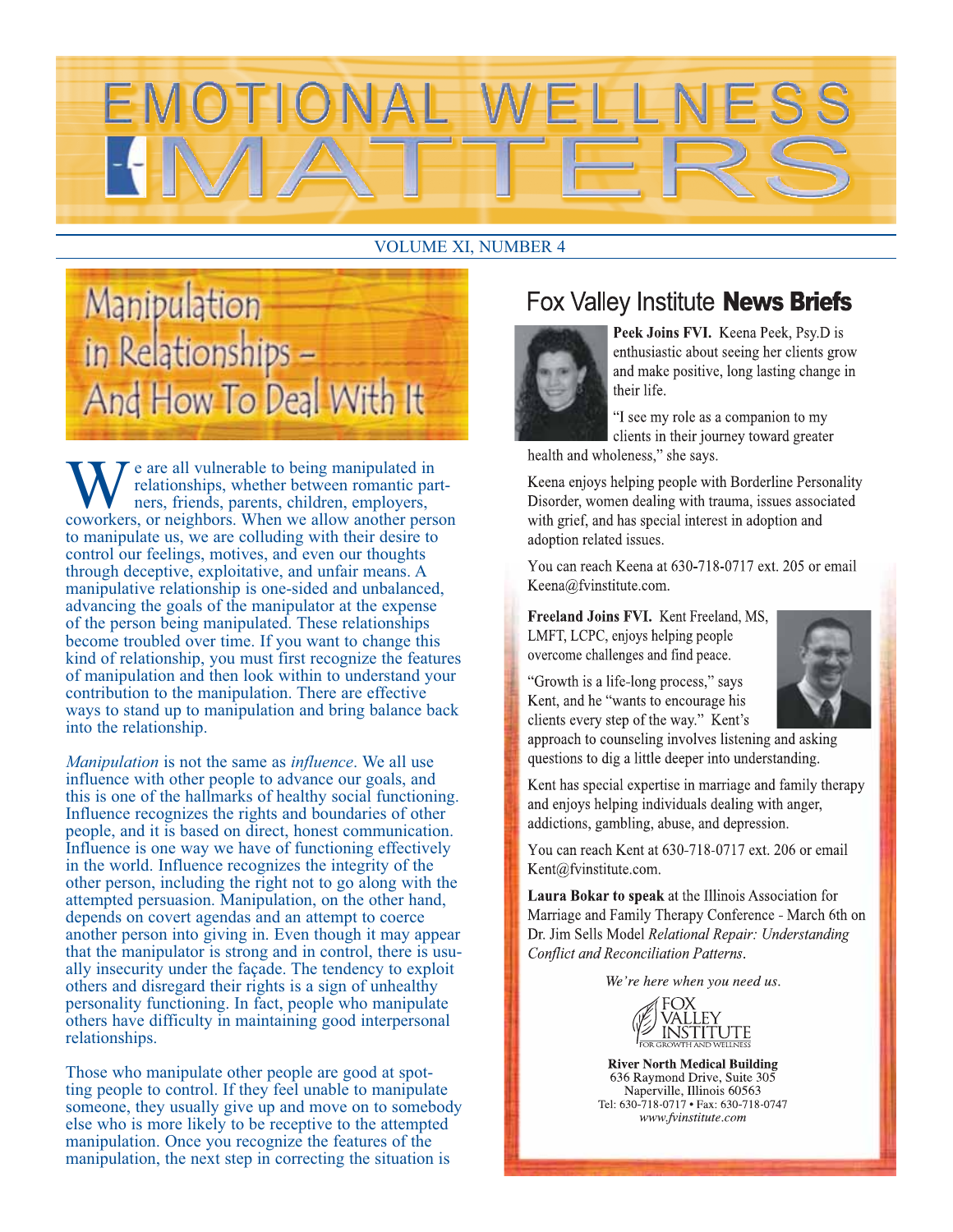to discover your own contribution to the problem. (This statement may seem a bit difficult to accept. After all, it's the manipulator who has the problem, you might say. But realize that manipulation cannot occur in a vacuum. As is true of any relationship, it takes two people.) You can come to understand your contribution to the manipulative situation and then take steps to correct it.

Here are some common traits of those who are vulnerable to manipulators –

- *You feel useful and loved only when you can take care of the needs of other people.* This goes beyond being nice to other people. Your sense of worth is tied up in doing things for other people. In fact, you take this so far that you please other people at the expense of your own well-being. For example, you might buy something especially nice for your partner or a friend when you would never spend that kind of money on yourself. Manipulators are drawn to this type of person and have no qualms about taking advantage of this particular personality trait. }<br>}
- *You need to have the approval and acceptance of other people.* Although most people appreciate being accepted, a problem occurs when you feel that you must be accepted by everyone at all times. The core problem here is the fear of being rejected or abandoned – and it is so strong that you would do anything to avoid the feelings associated with this fear. The manipulator works by giving you the acceptance that you need – and then threatening to withdraw it. }<br>}
- *You fear expressing negative emotions.* Although expressing anger and engaging in a conflict are never pleasant, some people will go to any length to avoid a confrontation. They want things to be pleasant at all times. They fear that they will fall apart in the face of negative emotions. Manipulators have an easy task in this kind of relationship – all they have to do is to threaten to raise their voice, and then they get their way. }<br>}
- *You are unable to say no.* One of the characteristics of a healthy relationship is appropriate boundaries that clarify who you are and what you stand for. In order to maintain healthy boundaries, however, you must sometimes say no when someone attempts to push your limits. If you are afraid of the conflict that may arise when you say no, you play into the hands of the manipulator. Learning effective assertiveness techniques is a way to regain your sense of control in a manipulative relationship. }<br>}
- *You lack a firm sense of your own self.* A clear sense of self means that you know what your }<br>}

values are, who you are, what you stand for, and where you begin and the other person ends. If you have an unclear sense of self, it is difficult to trust your own judgment or to make decisions that work in your favor. Without a clear definition of your self, you may be an easy target for a manipulator.

If you are in a manipulative relationship, it is helpful to recognize the personal tendencies that allow the other person to assert control over you. You can come to understand and explore these safely with the support of a professionally trained therapist. While you may not be able to change the behavior of the manipulator, you can change your own responses to attempts at manipulation so that you achieve a firmer sense of your own integrity. The unhappiness resulting from a manipulative relationship can lead to life-changing experiences that generate insight and the ability to cope more effectively with the demands of everyday living.

### The Manipulator's Tactics

Manipulation in a relationship usually progresses over a long period of time. Manipulators learn over time how far they can go. They are unlikely to attempt to manipulate the other person at the beginning of a relationship since this could bring things to an immediate end. They observe the other person's vulnerabilities and learn eventually how to exploit them for their own purposes.

There are two basic tactics that are used to exert control, and they usually go hand in hand. The first is a promise of gain. That is, the manipulator will promise to provide something if the partner goes along with what the manipulator wants. "I promise – no arguments for a week if you'll end your friendship with Pat." The other tactic is the promise of avoiding loss. In this case, the manipulator threatens the partner with the loss of something if the partner does not go along with the manipulator's desires. "I'm going to stay out with my friends late every night unless this house is cleaned spic and span by the time I get home." (Of course, these two examples are obvious manipulation attempts. Most manipulators use more subtle methods than we see in these examples.)

Manipulative people have a strong need to be in control. This may derive from underlying feelings of insecurity on their part, although they often compensate for these feelings with a show of strong self-confidence. Even though they may deny it, their motives are self-serving, and they pursue their aims regardless of the cost to other people. They have a strong need to feel superior and powerful in their relationships – and they find people who will validate these feelings by going along with their attempts at manipulation. They see power as finite. If you exert power over them, they will retaliate in order to gain

**This newsletter is intended to offer general information only and recognizes that individual issues may differ from these broad guidelines. Personal issues should be addressed within a therapeutic context with a professional familiar with the details of the problems. ©2004 Simmonds Publications: 5580 La Jolla Blvd., #306,**  Website ~ www.emotionalwellness.com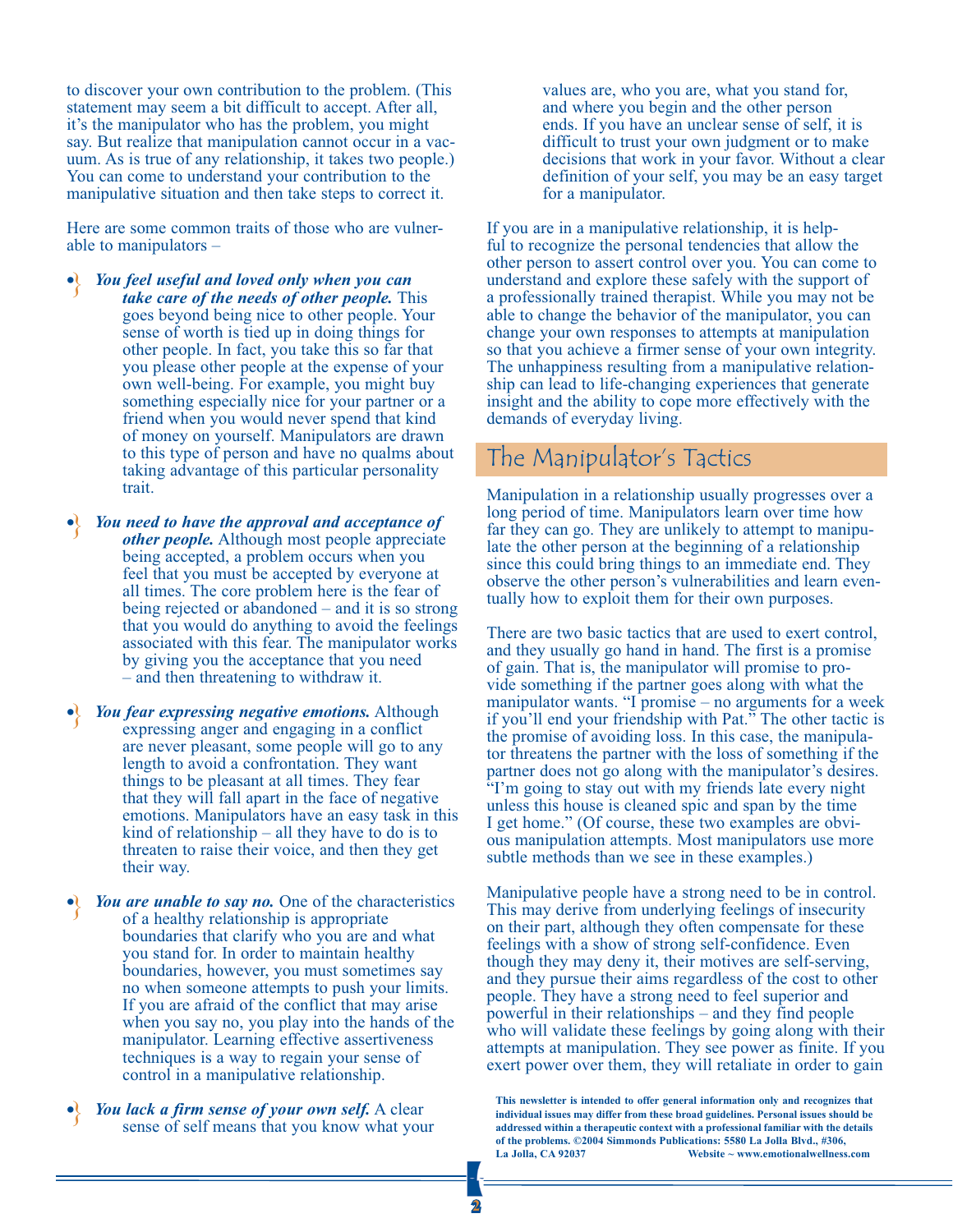back the control they feel they are losing. They cannot understand the idea that everyone can feel empowered or that everyone can gain. When they are not in control – of themselves and over other people – they feel threatened. They have difficulty in showing vulnerable emotions because it might suggest they are not in control.

Those who are manipulative usually don't consciously plan their maneuvers. They emerge from the manipulator's underlying personality disorder, and are played out within the context of a victim who colludes with, and unwittingly encourages, the manipulation. There is a wide range of tactics used by manipulators ranging from verbal threats to subtle attempts to arrange situations to suit the manipulator. For example, one of the more common forms of manipulation is called *splitting* – turning two people against each other by talking to each one behind the back of the other, getting them to dislike or distrust each other, and leaving the manipulator in a position of control. They may use active techniques like becoming angry, lying, intimidating, shouting, namecalling or other bullying tactics. Or they may use more passive methods like pouting, sulking, ignoring you, or giving you the silent treatment.

## Some Groundrules for Dealing with Manipulation

• *Focus on changing yourself, not the manipulator.*  It is not helpful to try to outmanipulate a skillful manipulator – you are simply making yourself vulnerable to further manipulation. You will not change a manipulator by focusing on his or her imperfections and trying to work toward their achieving insight. You may think that it would be helpful to share with the manipulator how you feel and how his or her behavior has an impact on you – but this is generally not helpful since most manipulators are not capable of empathy and may use this information against you in the future. The only effective method of changing manipulative behavior is to disable it by making a change within yourself, thereby changing the dynamics of the manipulative relationship. If you cease to cooperate with the manipulative tactics, you will alter the nature of the relationship. If manipulators have to work hard to maintain control in the relationship, they usually give  $up$  – often by leaving the relationship and finding someone else to control. }<br>}

• *Assess the worth of this relationship to you.* Depending on the severity of the manipulation and the damage it has done to your sense of happiness and integrity, you may need to consider whether it is worth it to continue the relationship. Of course, there are many situations (parent/child, for example) when you must stay in the relationship, so it is helpful at least to achieve some clarity about what you want in your life and assess how the relationship }<br>}

has the potential to lead you toward your personal goals.

}<br>}

• *Use assertiveness techniques to change the nature of the relationship.* You might be so accustomed to complying with the manipulator's tactics that you automatically do his or her bidding without thinking about it. First, you need to stop your automatic compliance. You do this by buying time to think about each situation as it arises. "I'll get back to you on that when I have the time to think about it." At this point you are now in control of the situation. It is not helpful to let the manipulator ask you why you need time since this invites your loss of control. Simply repeat the same thing over and over again without explanation. "I need more time to think about it." Next, you need to confront the fear, anxiety or guilt that has driven you to comply in the past with the manipulator's demands. This requires a deep look within that may be achieved by working with a professional therapist. Exploring your own personal feelings, why you react as you do, and how to use alternate responses may be a challenge, but the benefits are far-reaching – and they may save your relationship, or at least prepare you for healthier relationships in the future. Finally, you might label the manipulation for what it is. "When you threaten to leave me I feel afraid. If you would simply state your wishes and show me respect, I would be more able to listen to what you want." In a calm voice and with direct eye contact, it may be time to announce that the old manipulations have come to an end. "We both understand that you have a pattern of playing on my fears, and now you know how I feel about that. Your way of threatening me is not going to work any longer." In making these types of assertive statements, you are defining your boundaries. There is no need to make threats. Simply state that you will not participate any longer in manipulations. Make it clear that by setting limits and enhancing your own personal integrity, you expect a better relationship in the future. Learning to assert yourself in the face of a manipulative individual who feels threatened when not in control is a challenge, and doing this with the help of a professional therapist is recommended.

#### Recommended Reading

Braiker, Harriet B., *Who's Pulling Your Strings? How to Break the Cycle of Manipulation and Regain Control of Your Life*. McGraw Hill, 2004, \$21.95. ISBN: 0-07-140278-0.